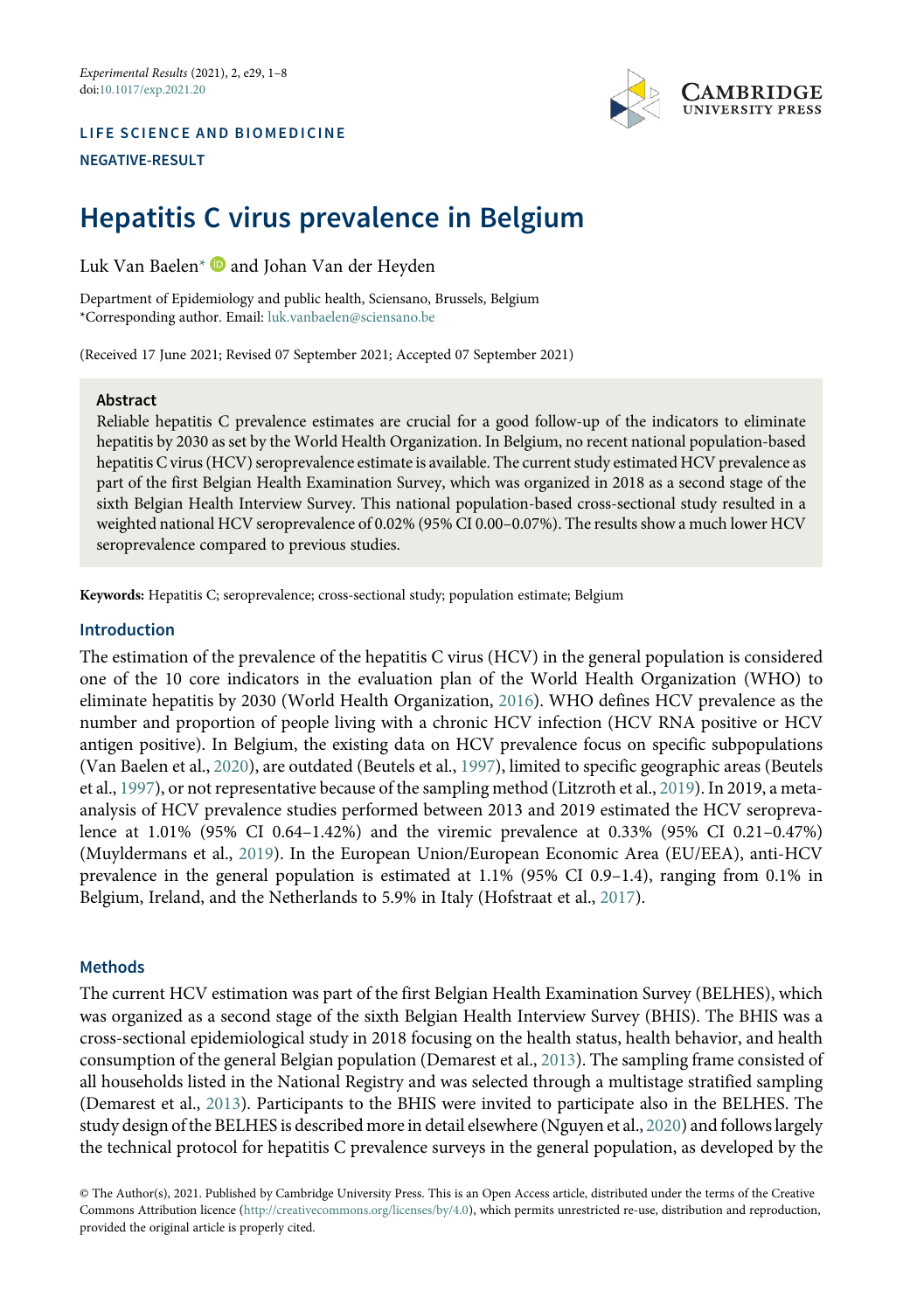European Centre for Disease Prevention and Control [\(2020\)](#page-4-7). In short, the BELHES was open to all persons who participated in the BHIS except for minors (< 18 years), BHIS participants for whom a proxy interview was conducted, and residents of the German Community. Due to limited resources, the BELHES sample was initially limited to 1,100 respondents. As for the anti-HCV estimate, this was considered to be large enough: with a power of 80%, an expected chronic HCV prevalence of 1.01% (Muyldermans et al., [2019](#page-4-3)) and a lower alternative prevalence of 0.1% (Hofstraat et al., [2017](#page-4-4)), a design effect of 1.3 and a 95% confidence level, a sample of 779 would have been sufficient (European Centre for Disease Prevention and Control, [2020](#page-4-7)). Recruitment stopped when regional quota was reached (Nguyen et al., [2020](#page-4-6)). Apart from a short face-to-face interview and a clinical examination, also blood and urine samples were collected. Exclusion criteria for blood samples included pregnancy, clotting disorders, the use of anticoagulant medicines, and a history of epileptic fits. Depending on the consent to have blood stored in a biobank or not, five or seven blood samples were taken from each respondent. Due to budgetary constraints, some analyses could not immediately be done after collection and samples were temporarily frozen at  $-80^{\circ}$ C. This was the case for the analysis of HCV-antibodies which was done 10 months after the end of the fieldwork. Results were linked to the data from the BHIS and the BELHES questionnaire to determine risk factors of a positive HCV test result, such as country of birth and history of drug use (Nguyen et al., [2020\)](#page-4-6). For key variables such as sociodemographic data, BELHES participants were compared to the other BHIS participants as well as to the general population. We applied survey weights to all results, taking into account the multistage stratified survey design, and will further report only weighted percentages, with corresponding 95% CIs if relevant. Data analysis was done using Statistical Analysis System software version 9.4 (SAS Institute Inc., Cary, NC).

The presence of HCV-antibodies was determined using an HCV quantitative nucleic acid test on the frozen blood sample, based on a proprietary dual-probe assay design (cobas; Roche Diagnostics, Basel, Switzerland). Respondents with a positive result were tested again on a fresh whole blood sample. In case of a confirmation of the positive result, an HCV RNA test through a polymerase chain reaction (PCR) (Xpert HCV Viral Load with GeneXpert; Cepheid AB, Solna, Sweden) was done.

## Results

The BELHES sample consisted of 1,184 participants, which corresponds to a participation rate of 24.1% of those who were eligible in the BHIS sample and who were contacted for participation (Nguyen et al., [2020](#page-4-6)). For 170 BELHES participants (14.4%) blood collection was not possible due to selective refusal and difficulty in finding a vein. The remaining 1,014 respondents were tested for HCV-antibodies. As shown in [Table 1,](#page-2-0) participants who were tested for HCV were mainly female (50.5%), on average of 49.4 years old, 28.3% had ever used cannabis, and 9.3% had ever used other drugs (0.1% heroin, 6.7% cocaine, 0.2% crack, and 3.5% amphetamines).

Moreover, 90.3% had a Belgian nationality, 15.7% were not born in Belgium, and 3.3% were born in a country with HCV prevalence figures above 2% (Gower et al., [2014](#page-4-8)). Based on national data for 2018 from the Belgian Statistical Office (Belgian Statistical Institute, [n.d.\)](#page-3-1), people born in a country with HCV prevalence figures above 2% represent 3.2% of the Belgian population. For certain countries with a high HCV prevalence such as Gabon, Georgia, or Uzbekistan, there is only a small number of people in Belgium. The only country with high endemic HCV which was underrepresented in the study was Egypt, with only one participant in the BHIS, who did not participate in the BELHES.

BELHES respondents were higher educated than the BHIS respondents (51.9 vs. 47.0% had finished higher education), they were more living in Flanders (59.2 vs. 56.0%), they were less living in rural areas (9.9 vs. 11.3%).

Out of 1,014 samples, only two samples tested anti-HCV positive, of which one sample turned out to be false positive after the confirmation test. The other anti-HCV positive case was a woman, aged 55 years old, without known risk profile regarding drug use or migration status. Her subsequent new blood sample did not have detectable HCV RNA. Taking into account survey design settings the one positive case that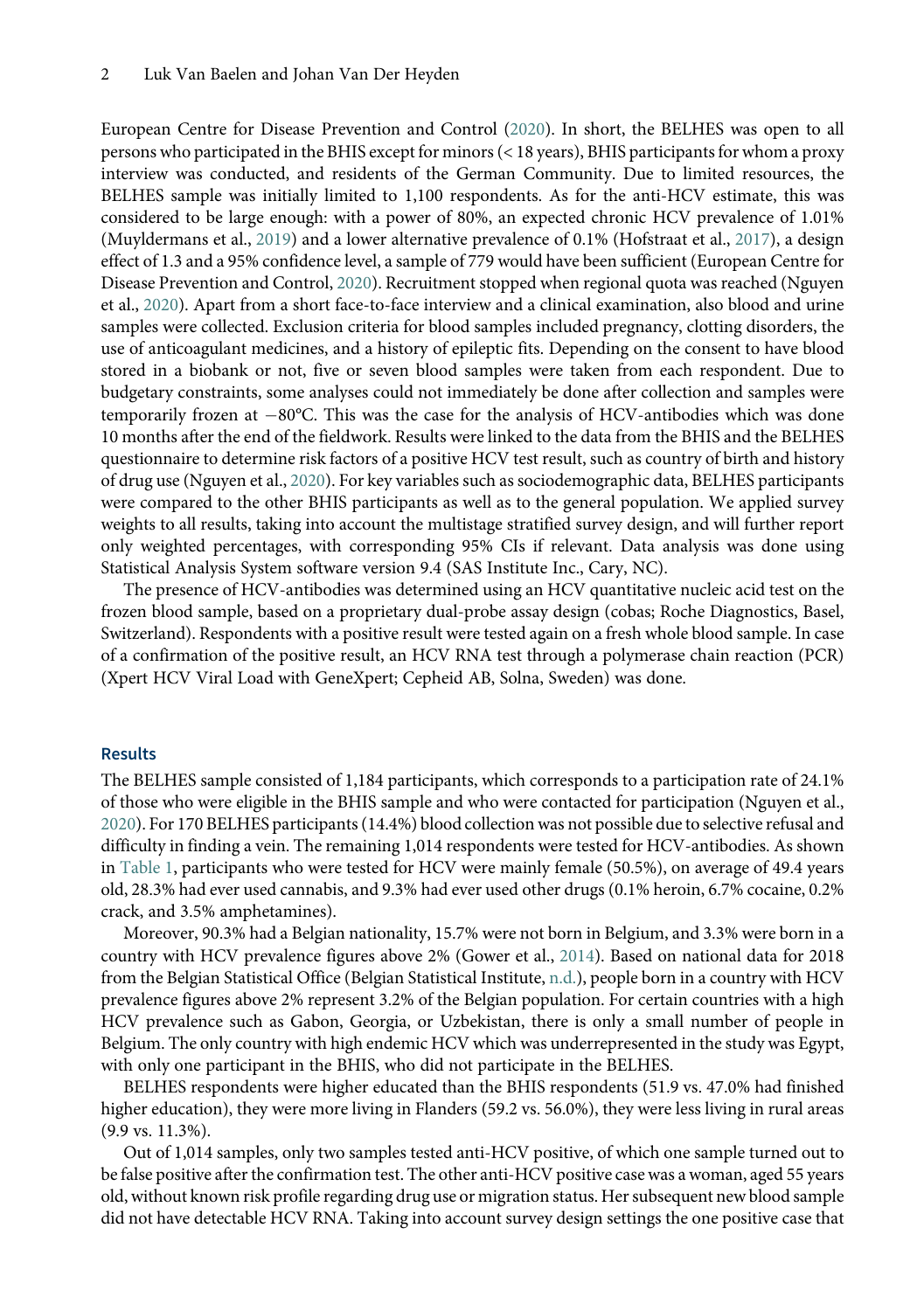BHIS BELHES Unweighted Weighted Belgian Weighted Unweighted (%) (%) (%) population (%) (%) Sex Male 47.9 48.8 48.8 49.5 48.7 Female 52.1 51.2 51.2 50.5 51.3 Age 18–24 years 18–18, 10.0 5.5 9.1 10.2 25-34 years 14.2 16.3 13.2 16.2 16.2 35–44 years 16.7 16.1 21.4 16.7 16.3 45–54 years 18.3 17.7 22.2 18.0 17.6 55–64 years 17.7 16.6 18.7 16.7 16.3 65-74 years 13.7 12.1 12.2 12.7 12.4 75+ years 11.6 11.2 6.7 10.6 11.1 51.0 49.5 49.5 49.4 49.4  $\frac{1}{2}$ ,  $\frac{1}{2}$ ,  $\frac{1}{2}$ Nationality Belgian 83.9 88.6 85.8 90.3 87.8 Non-Belgian 16.1 11.4 14.2 9.7 12.2 Born in Belgium Yes 75.5 82.7 79.0 84.3 81.1 No 24.5 17.3 21.0 15.7 18.9 Born in country Yes 5.4 4.0 4.8 3.3 3.2 with HCV No 94.6 96.0 95.2 96.7 96.8 prevalence >2% Region Flemish region 37.3 56.0 45.4 59.2 58.2 Brussels region 25.9 10.4 23.9 10.5 10.2 Walloon region 36.9 33.6 30.8 30.3 31.6 Urbanization Big cities and dense 46.4 38.5 46.5 38.3 38.7 agglomerations Suburban 12.8 17.0 13.8 18.0 19.0 Urbanized municipalities 26.0 33.3 30.0 33.8 28.2 Rural 14.8 11.3 9.9 9.9 14.1 Education No diploma or primary 7.6 6.4 3.9 3.8 education Lower secondary 13.2 13.0 9.9 11.6 Higher secondary 29.6 32.3 30.0 31.2 Higher education **47.7** 47 47 47 54.6 51.9 No answer 1.9 1.3 1.7 1.6 Ever cannabis Yes 23.3 23.2 28.2 28.3 No 76.7 76.8 71.8 71.7 Ever other drugs Yes 8.8 9.4 8.2 9.3 No 91.2 90.6 91.8 90.7 Anti-HCV positive 0.1 0.02

Table 1. Descriptive statistics of BHIS and BELHES samples (≥18 years), weighted and unweighted percentages, and comparison with the Belgian population where possible (Belgian Statistical Institute, [n.d.\)](#page-3-1)

<span id="page-2-0"></span>Abbreviations: BELHES, Belgian Health Examination Survey; BHIS, Belgian Health Interview Survey.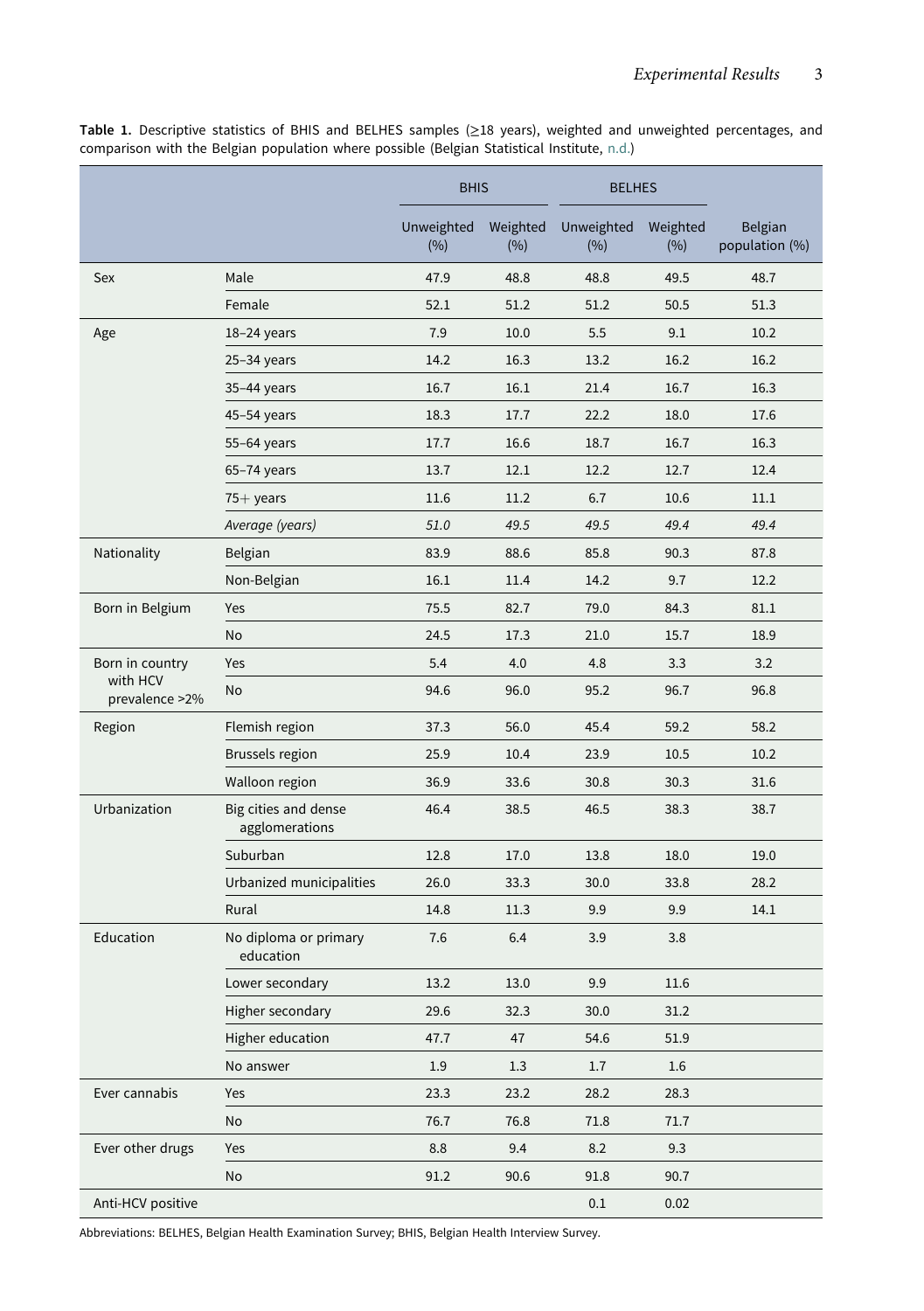was found yielded an unweighted prevalence rate of 0.1% (95% CI 0.00–0.29%) and an estimated weighted prevalence rate of 0.02% (95% CI 0.00–0.07%).

Since we only had one positive anti-HCV case, extreme cautiousness is needed to interpret the seroprevalence estimate for the general population that was obtained in this study. However, the results might indicate that the prevalence in the Belgian population is much lower than in previous estimations (Beutels et al., [1997](#page-3-0); Litzroth et al., [2019](#page-4-2); Muyldermans et al., [2019\)](#page-4-3). The reasons for this remain unclear. Indeed, the proportion of respondents from countries with a known high HCV prevalence was representative of the general population, with the exception of respondents from Egypt. Particularly respondents from countries such as the Democratic Republic of Congo  $(n = 13)$ , Romania  $(n = 9)$ , or Russia ( $n = 4$ ) were well represented. Moreover, based on self-reported data from the questionnaire the positive case seemed atypical. The respondent never used any illicit substances which could have been injected and she was not born in a country where HCV is highly endemic. Other information about possible risk behavior was missing.

Several limitations can be mentioned. Indeed, although there is reason to believe that, as a result of many prevention and harm reduction initiatives, the prevalence of HCV has dropped over the past decade, the low prevalence figure could also be the result of selection bias. Firstly, previous analysis has already shown that participation in the BHIS is lower for people with lower education (Demarest et al., [2012](#page-4-9)). On top of that, in the current study respondents with higher education were oversampled in BELHES (51.9 compared to 47.0% for BHIS). As higher education is known to be a protective factor for HCV infection (Dalgard et al., [2003](#page-3-2)), this could have influenced our results.

Secondly, although for other known sociodemographic indicators the population structure of BELHES corresponds to the structure of the general population, some HCV risk factors were not registered in BELHES, such as history in prison, history of injecting drug use, or having tattoos. This could mean that certain hard-to-reach subpopulations such as former inmates or injecting drug users were underrepresented in BELHES. Also, the proportion of people who might be at risk for sexually transmitted infection of HCV, for example, HIV-positive men who have sex with men, is unknown in the sample. Further prevalence studies on HCV through population surveys should guarantee the presence of these subpopulations.

Finally, if the HCV seroprevalence in the general population indeed is as low as suggested by the current study, a health examination survey might not be the most appropriate research design to correctly estimate a population-wide HCV estimate. Further research should balance cost-effectiveness with the possibility to reach out for potential subpopulations at risk, while guaranteeing stochastic variation.

Data Availability Statement. Aggregate data may be made available through a formal request to the first author, who will make any and all decisions regarding data sharing. No personally identifiable data will be provided.

Competing interests. The authors declare none.

Funding statement. This study received no specific grant from any funding agency in the public, commercial, or not-for-profit sectors.

Authorship Contributions. L.V.B. initiated the study and wrote the first draft of the manuscript. J.V.D.H. supervised the fieldwork. Both authors read and approved the manuscript.

Ethics Statement. The study was part of the BELHES project which was approved by the Ethical Committee of Ghent University. Participants signed an informed consent before the start of the interview.

#### <span id="page-3-1"></span>References

<span id="page-3-0"></span>Belgian Statistical Institute. (n.d.). Belgium. <http://www.statbel.fgov.be>

- Beutels, M., Van Damme, P., Aelvoet, W., Desmyter, J., Dondeyne, F., Goilav, C., Mak, R., Muylle, L., Pierard, D., Stroobant, A., Van Loock, F., Waumans, P., & Vranckx, R. (1997). Prevalence of hepatitis A, B and C in the Flemish population. European Journal of Epidemiology, 13, 275–280. <https://doi.org/10.1023/A:1007393405966>
- <span id="page-3-2"></span>Dalgard, O., Jeansson, S., Skaug, K., Raknerud, N., & Bell, H. (2003). Hepatitis C in the general adult population of Oslo: Prevalence and clinical spectrum. Scandinavian Journal of Gastroenterology, 38, 864–870.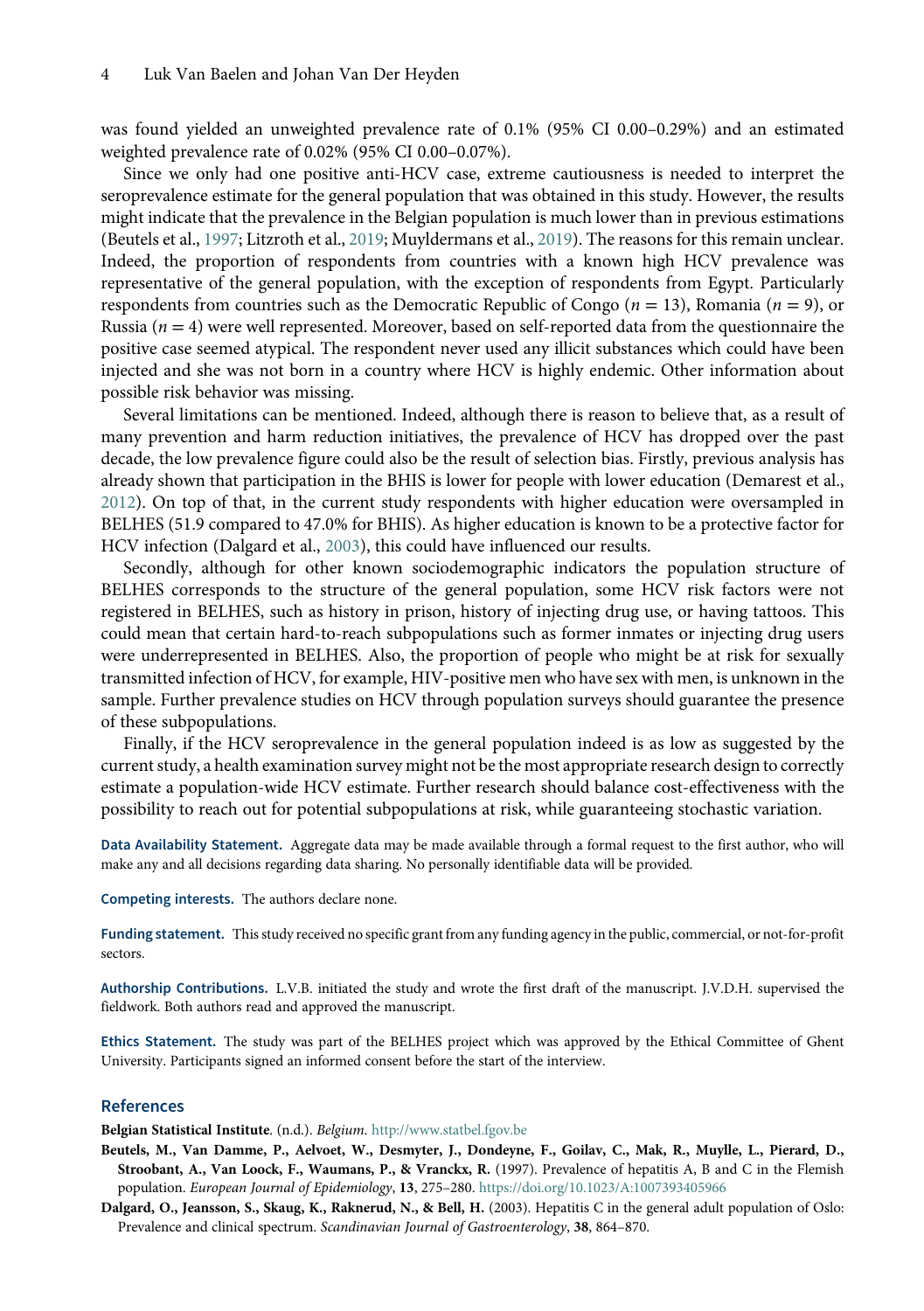- <span id="page-4-5"></span>Demarest, S., Van der Heyden, J., Charafeddine, R., Drieskens, S., Gisle, L., & Tafforeau, J. (2013). Methodological basics and evolution of the Belgian health interview survey 1997–2008. Archives of Public Health, 71, 24. [https://doi.org/10.1186/](https://doi.org/10.1186/0778-7367-71-24) [0778-7367-71-24](https://doi.org/10.1186/0778-7367-71-24)
- <span id="page-4-9"></span>Demarest, S., Van der Heyden, J., Charafeddine, R., Tafforeau, J., Oyen, H., & Van Hal, G. (2012). Socio-economic differences in participation of households in a Belgian national health survey. European Journal of Public Health, 23, 981-985. <https://doi.org/10.1093/eurpub/cks158>
- <span id="page-4-7"></span>European Centre for Disease Prevention and Control. (2020). Technical protocol for hepatitis C prevalence surveys in the general population: SPHERE C project. Publications Office. <https://data.europa.eu/doi/10.2900/30190>
- <span id="page-4-8"></span>Gower, E., Estes, C., Blach, S., Razavi-Shearer, K., & Razavi, H. (2014). Global epidemiology and genotype distribution of the hepatitis C virus infection. Journal of Hepatology, 61, S45–S57. <https://doi.org/10.1016/j.jhep.2014.07.027>
- <span id="page-4-4"></span>Hofstraat, S. H. I., Falla, A. M., Duffell, E. F., Hahné, S. J. M., Amato-Gauci, A. J., Veldhuijzen, I. K., & Tavoschi, L. (2017). Current prevalence of chronic hepatitis B and C virus infection in the general population, blood donors and pregnant women in the EU/EEA: A systematic review. Epidemiology & Infection, 145, 2873-2885. [https://doi.org/10.1017/](https://doi.org/10.1017/S0950268817001947) [S0950268817001947](https://doi.org/10.1017/S0950268817001947)
- <span id="page-4-2"></span>Litzroth, A., Suin, V., Wyndham-Thomas, C., Quoilin, S., Muyldermans, G., Vanwolleghem, T., Kabamba-Mukadi, B., Verburgh, V., Jacques, M., Van Gucht, S., & Hutse, V. (2019). Low hepatitis C prevalence in Belgium: Implications for treatment reimbursement and scale up. BMC Public Health, 19, 39. <https://doi.org/10.1186/s12889-018-6347-z>
- <span id="page-4-3"></span>Muyldermans, G., Bielen, R., Botterman, R., Bourgeois, S., Colle, I., Deressa, B., Devolder, G., Horsmans, Y., Hutse, V., Lanthier, N., Lasser, L., Platteau, S., Robaeys, G., Suin, V., Verhelst, X., Vlierberghe, H., & Baelen, L. (2019). Hepatitis C virus (HCV) prevalence estimation in the adult general population in Belgium: A meta-analysis. Acta Gastro-Enterologica Belgica, 82, 479–485.
- <span id="page-4-6"></span>Nguyen, D., Hautekiet, P., Berete, F., Braekman, E., Charafeddine, R., Demarest, S., Drieskens, S., Gisle, L., Hermans, L., Tafforeau, J., & Van der Heyden, J. (2020). The Belgian health examination survey: Objectives, design and methods. Archives of Public Health, 78, 50. <https://doi.org/10.1186/s13690-020-00428-9>
- <span id="page-4-1"></span>Van Baelen, L., Plettinckx, E., Antoine, J., & Gremeaux, L. (2020). Prevalence of HCV among people who inject drugs in Brussels - A respondent-driven sampling survey. Harm Reduction Journal, 17, 11. [https://doi.org/10.1186/s12954-020-](https://doi.org/10.1186/s12954-020-00358-3) [00358-3](https://doi.org/10.1186/s12954-020-00358-3)

<span id="page-4-0"></span>World Health Organization. (2016). Combating hepatitis B and C to reach elimination by 2030.

Cite this article: Van Baelen L, Van der Heyden J (2021). Hepatitis C virus prevalence in Belgium Experimental Results, 2, e29, 1–8. <https://doi.org/10.1017/exp.2021.20>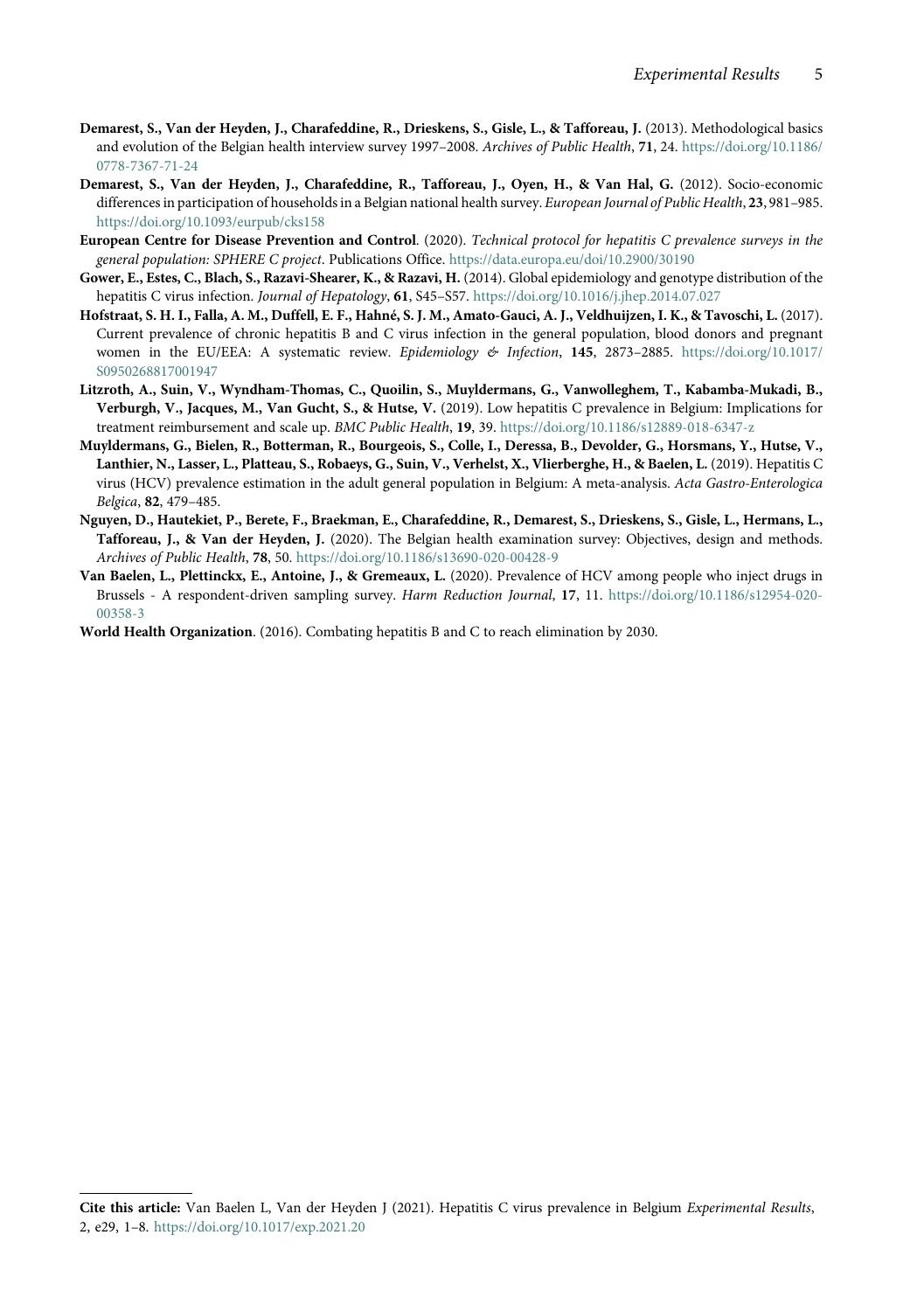## Peer Reviews

## Reviewing editor: Prof. Martin Michaelis

University of Kent, School of Biosciences, Canterbury, United Kingdom of Great Britain and Northern Ireland, CT2 7NJ

This article has been accepted because it is deemed to be scientifically sound, has the correct controls, has appropriate methodology and is statistically valid, and has been sent for additional statistical evaluation and met required revisions.

doi[:10.1017/exp.2021.20.pr1](https://doi.org/10.1017/exp.2021.20.pr1)

## Review 1: Hepatitis C virus prevalence in Belgium

Reviewer: Dr. Sylvester Lokpo

Date of review: 02 September 2021

© The Author(s), 2021. Published by Cambridge University Press. This is an Open Access article, distributed under the terms of the Creative Commons Attribution licence ([http://creativecommons.org/licenses/by/4.0\)](http://creativecommons.org/licenses/by/4.0), which permits unrestricted re-use, distribution and reproduction, provided the original article is properly cited.

Conflict of interest statement. I confirm that no competing interest exists by entering these responses

### Comment

Comments to the Author: Acronyms at first mention in the text were not written in full for e.g those found in lines 38 and 76. Kindly fix them.

While authors provided reagent details for anti-HCV testing, they failed to do the same for PCR testing. Such details are important for readership and reproducibility.

The critical study outcome which is the seroprevalence of HCV was not presented in Table 1 or any other table or figure, hence, it is difficult to link the result discussed to those presented in Table 1.

Readership will benefit immensely if authors provide statements on the potential limitations of their study, as this was not stated.

## Score Card

Presentation

| uı |                                                                        |     |
|----|------------------------------------------------------------------------|-----|
|    | Is the article written in clear and proper English? (30%)              |     |
|    | Is the data presented in the most useful manner? (40%)                 |     |
|    | Does the paper cite relevant and related articles appropriately? (30%) | 5/5 |

### Context

4.2 /5



| Does the title suitably represent the article? (25%)                 | 5/5 |
|----------------------------------------------------------------------|-----|
| Does the abstract correctly embody the content of the article? (25%) | 5/5 |
| Does the introduction give appropriate context? (25%)                | 5/5 |
| Is the objective of the experiment clearly defined? (25%)            | 5/5 |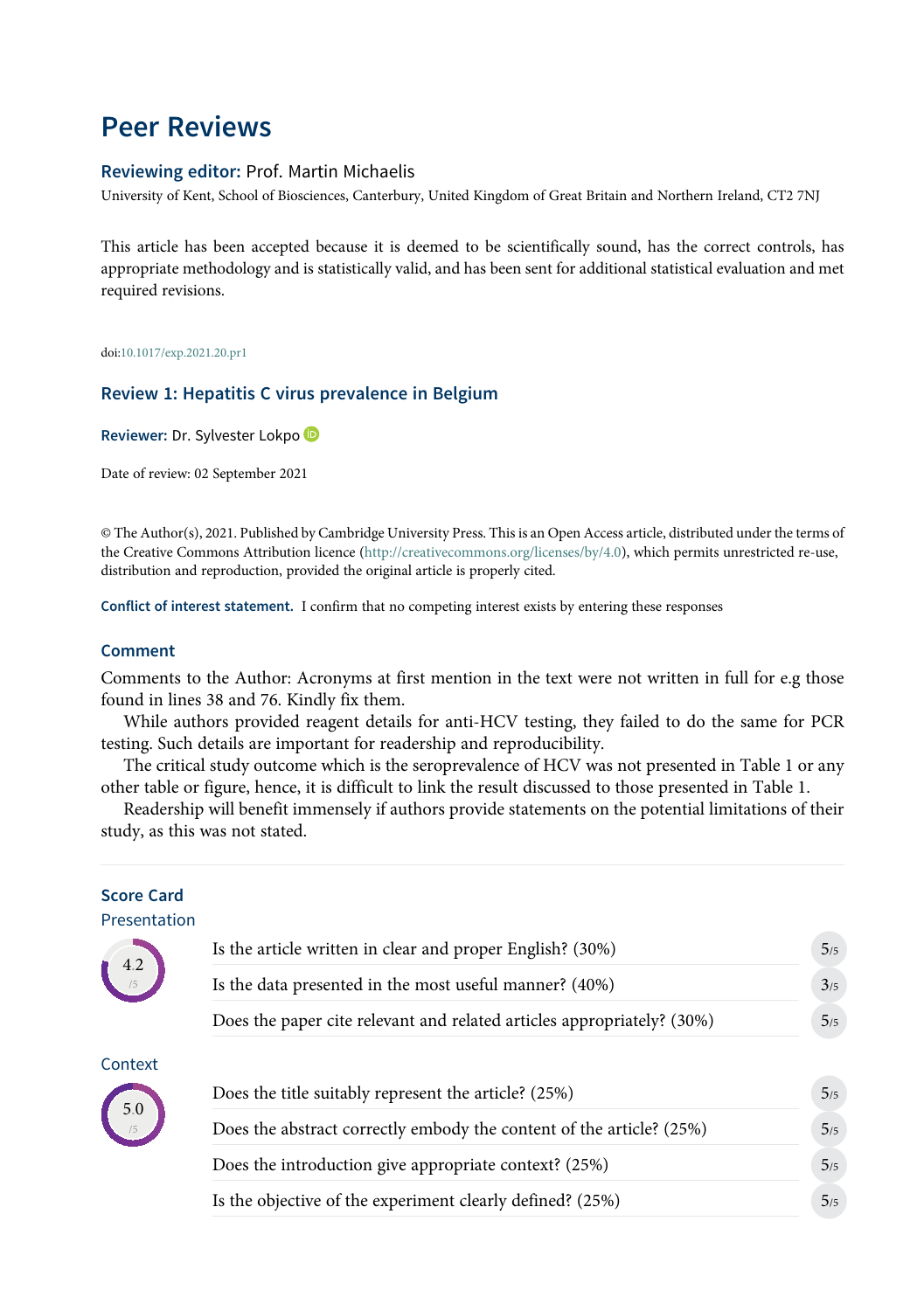## Analysis

4.6 /5

| Does the discussion adequately interpret the results presented? (40%)     | 5/5 |
|---------------------------------------------------------------------------|-----|
| Is the conclusion consistent with the results and discussion? (40%)       | 5/5 |
| Are the limitations of the experiment as well as the contributions of the |     |
| experiment clearly outlined? (20%)                                        | 3/5 |